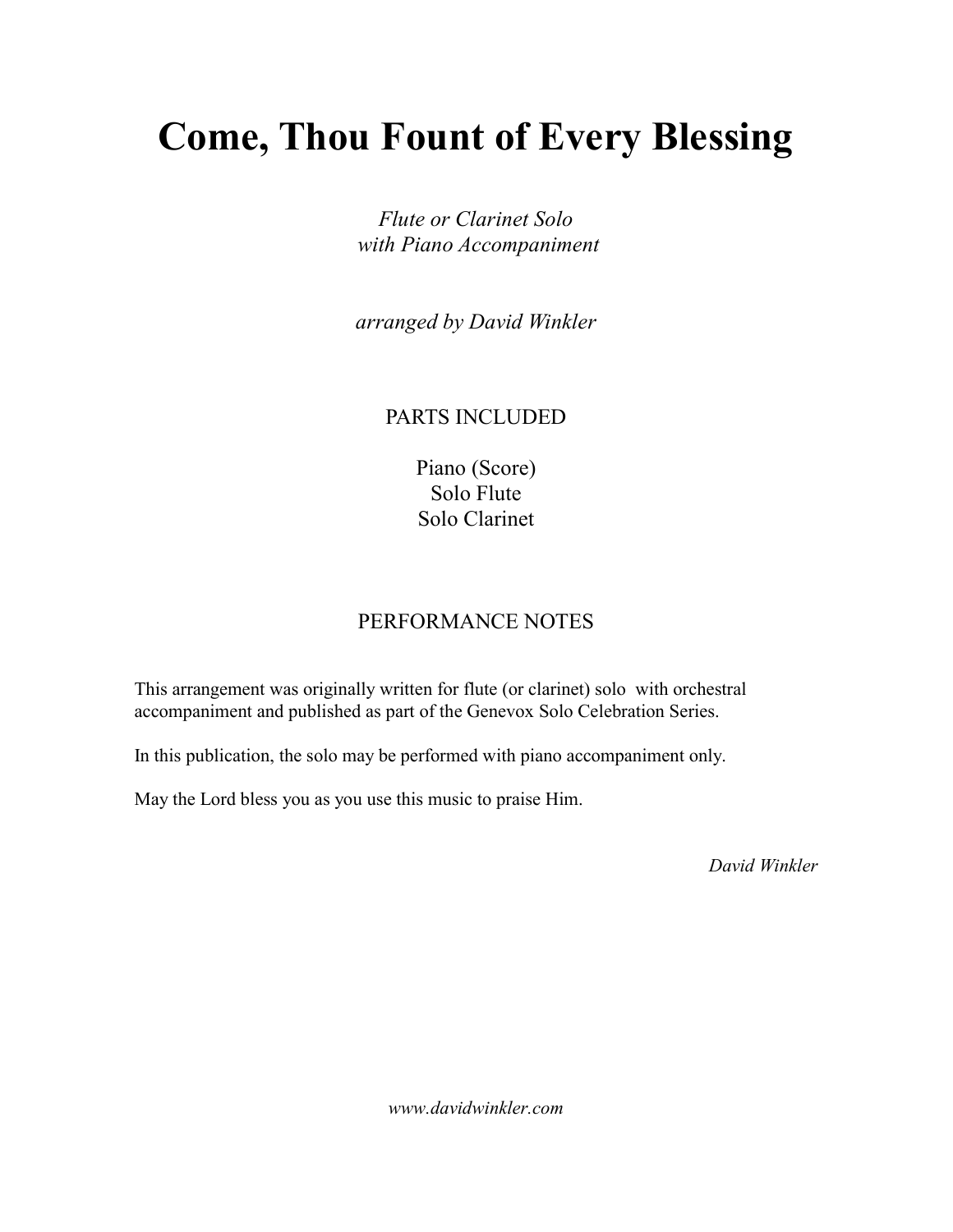## **Come, Thou Fount of Every Blessing**

*Solo for Flute or Clarinet with Piano or Orchestra*

*arranged by David Winkler*





<sup>©</sup> Copyright 1998 by Van Ness Press, Inc. (ASCAP) (admin. by LifeWay Worship). All rights reserved. Used by permission. This arrangement distributed by *www.DavidWinkler.com.*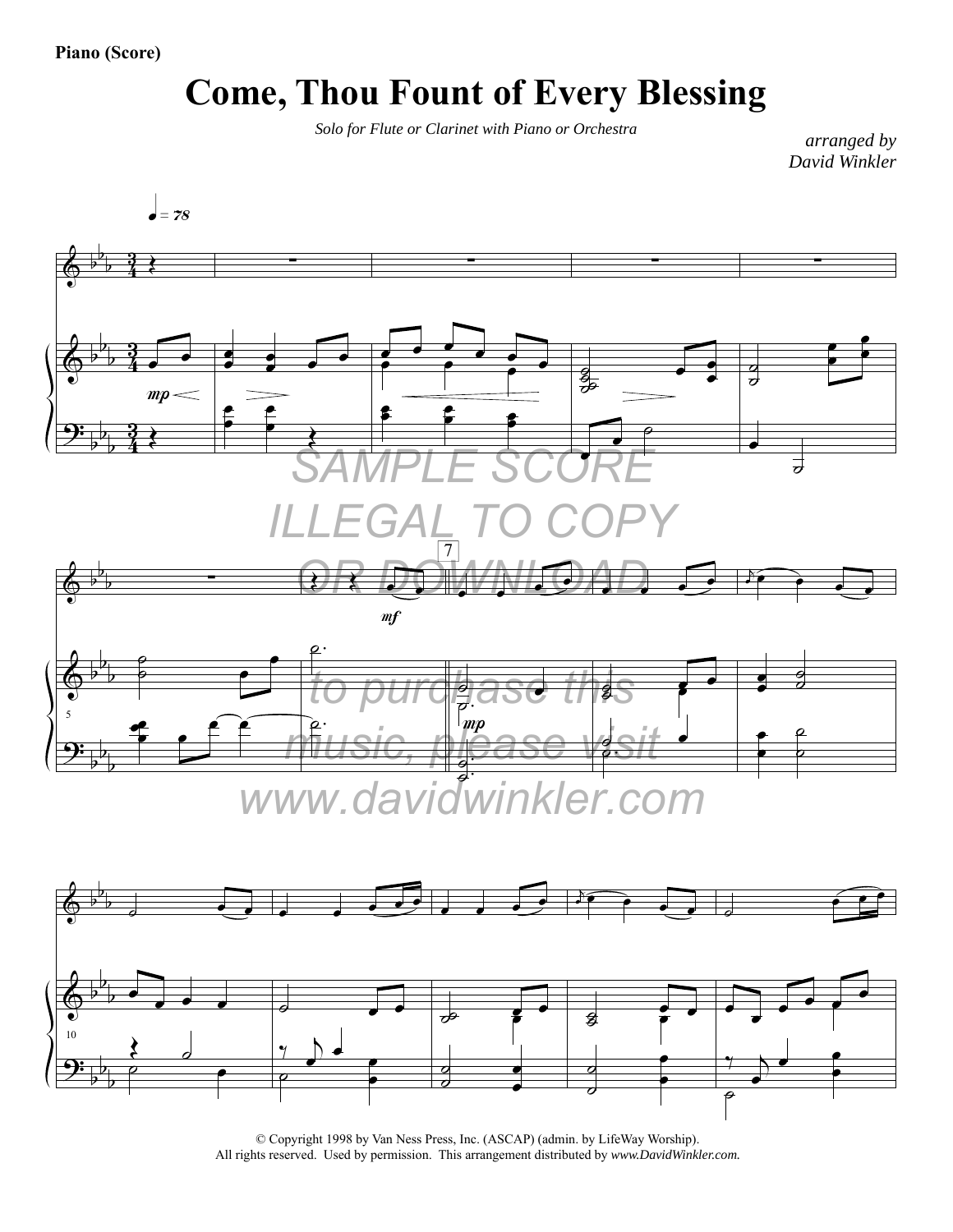





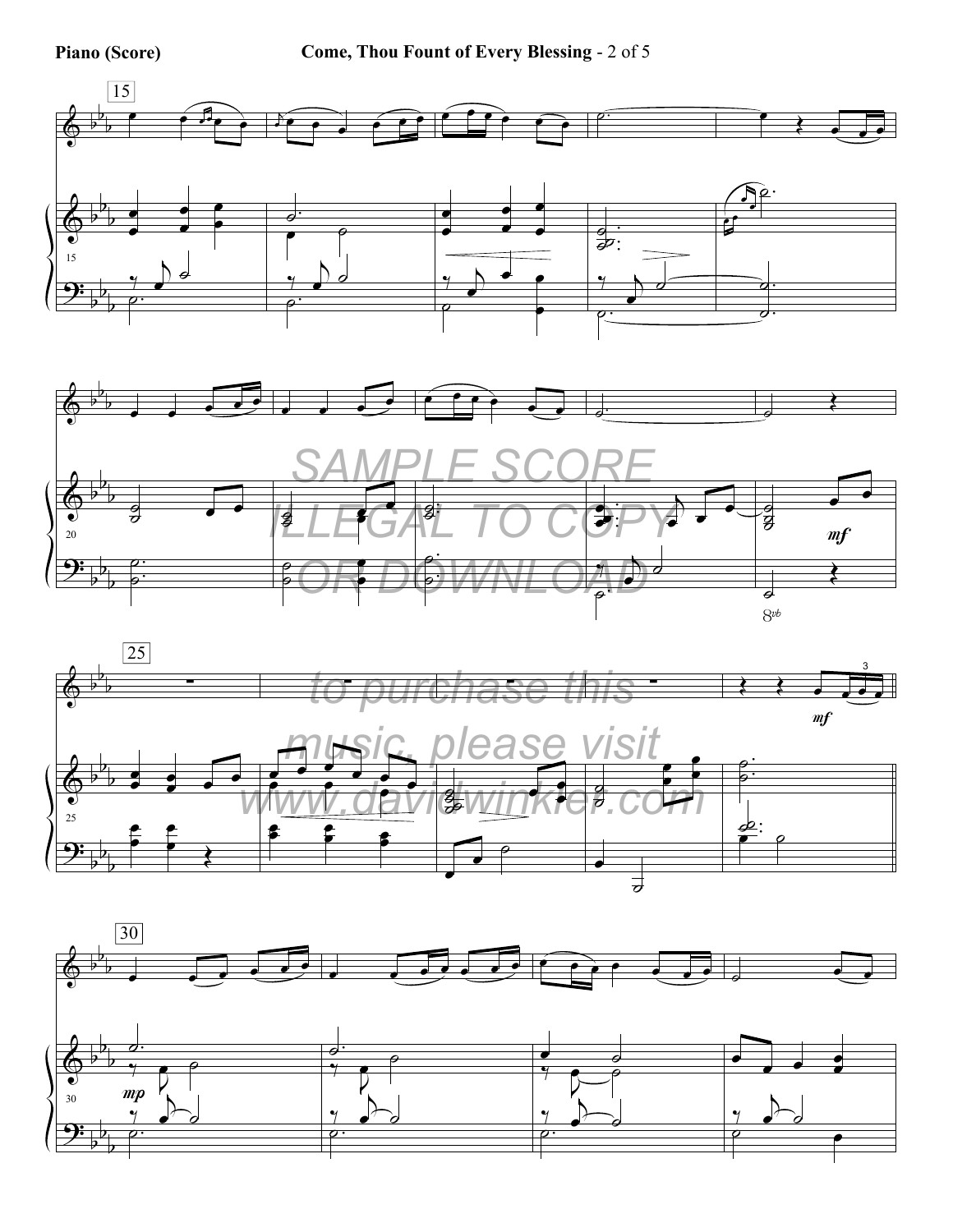





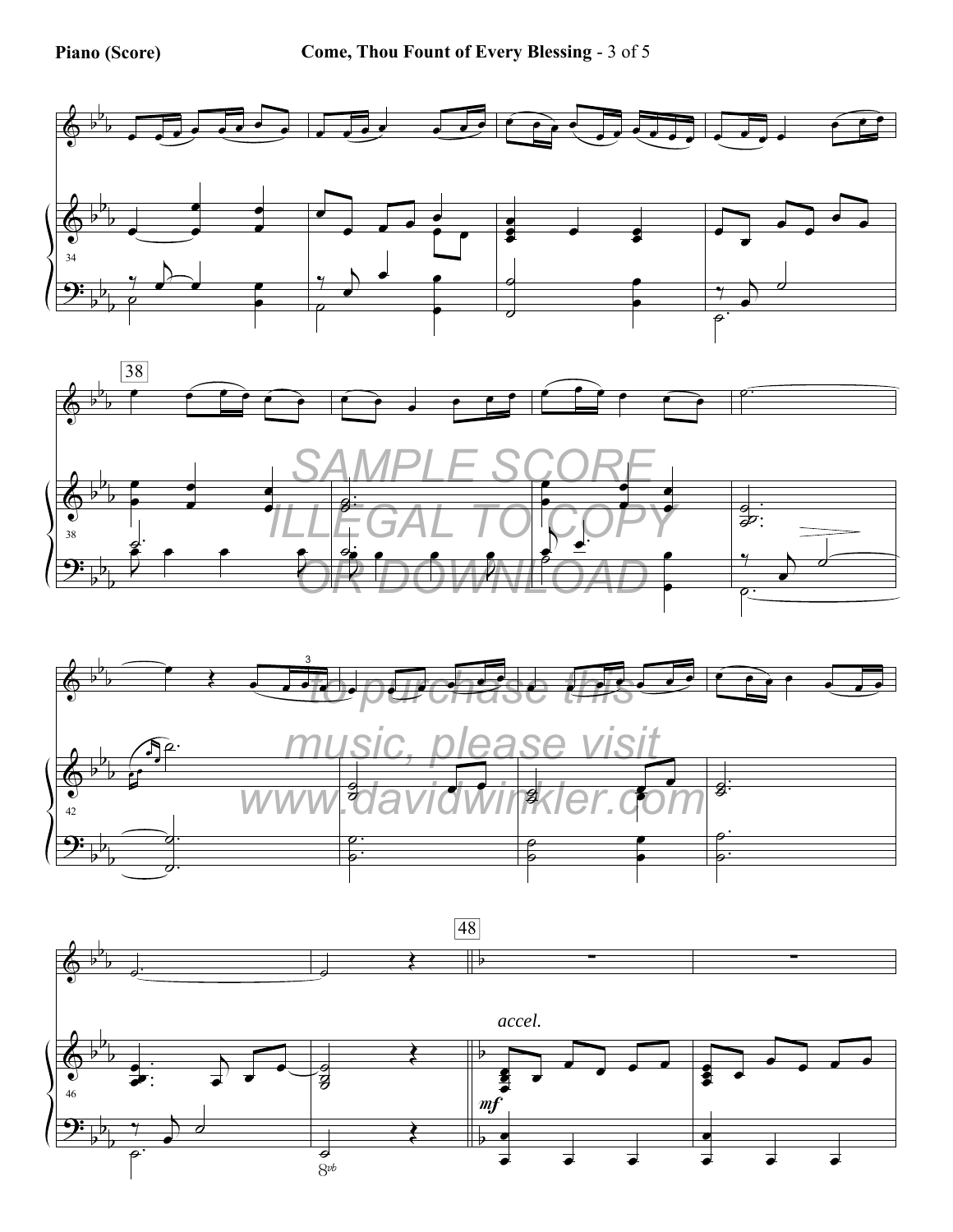**Piano (Score) Come, Thou Fount of Every Blessing** - 4 of 5